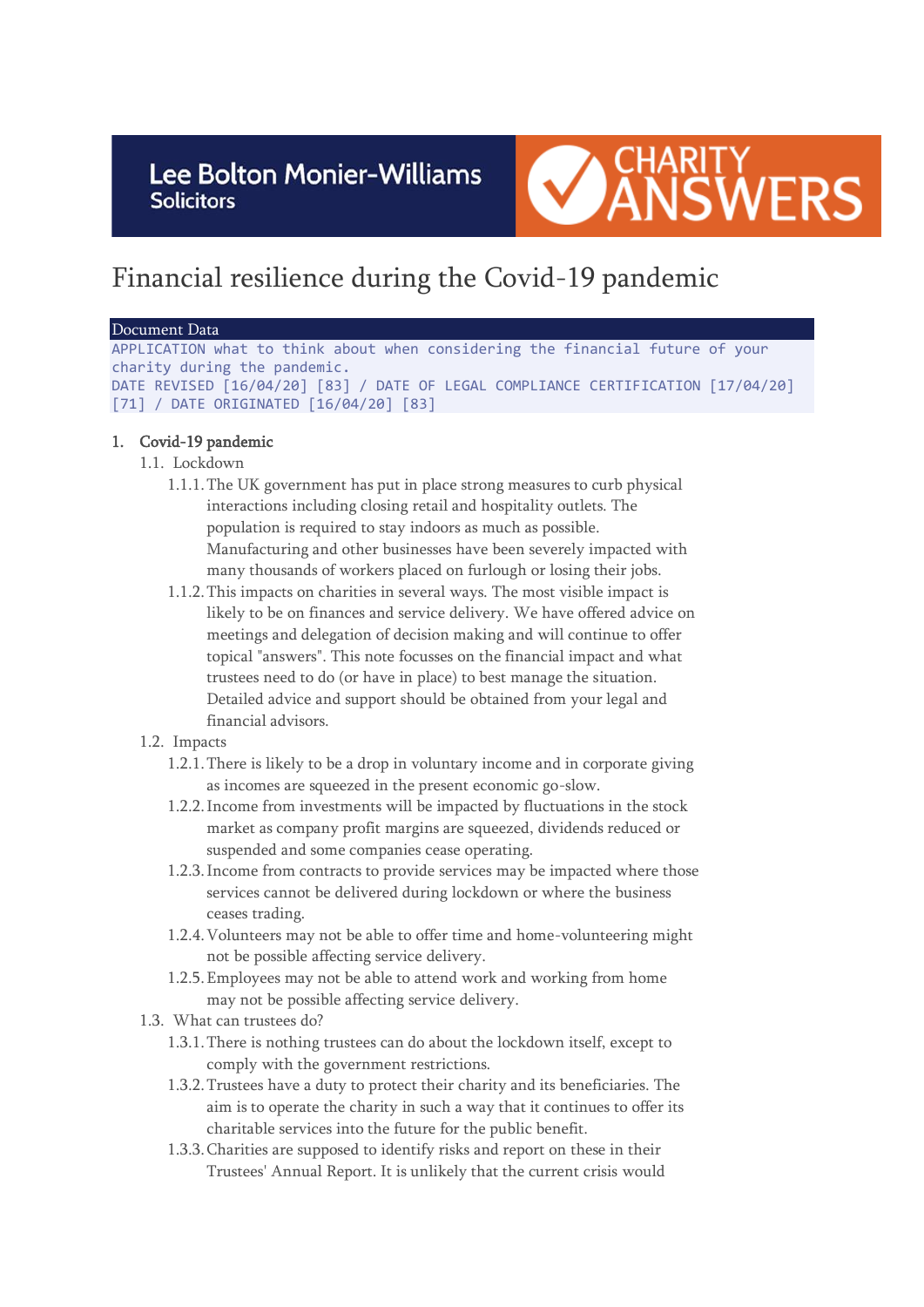have featured in any such risk assessment. However, some charities do have resilience plans in place as part of their overall risk-management strategy, sometimes called a contingency plan or financial resilience plan.

- 1.3.4.Trustees should either enact their financial resilience plan or immediately develop one. A financial resilience plan provides a framework within which trustees can concentrate on the key issues during a time of financial crisis or in anticipation of a financial crisis.
- 1.3.5.If you have a reserves policy, you already have the beginnings of a financial resilience plan.
- 1.3.6.Whilst the finance director or treasurer might be asked to prepare such a plan, it is the responsibility of the trustees as a whole to ensure adequate polices and plans are in place. The Trustees as a group need to take ownership of this.

### 2. Financial resilience plan

- 2.1. What does it cover?
	- 2.1.1.Each charity will have different levels and types of activity and income streams. In the context of your own charity you need to think about the following aspects:
- Income where from and how reliable is it
- Activities which are core and which are additional
- Commitments contractual and non-contractual
- Fixed costs staff, buildings, taxes
- Restricted and designated funds
- Reserves how much and what for
- Available third party support grants, government schemes etc
- Using permanent endowment or "capital"
- 3. Merging or winding up
	- 3.1. Income
		- 3.1.1.The plan should set out where the charity typically gets its income from. Is it solely reliant on income from investments? Are there regular donations? Does it have a trading arm that makes a profit? Does it rely on securing contracts?
		- 3.1.2.Trustees should consider the need for diversification in income streams. This is not always possible, and where that is the case, the resilience plan will need to pay special attention to the impact of the single income stream diminishing. For example, a charity that relies almost exclusively on income from a shop selling donated goods.
		- 3.1.3.Even where there are multiple income streams, one particular form of giving might be impacted more than another. For example, a faith charity that gets income from cash donations at services will not receive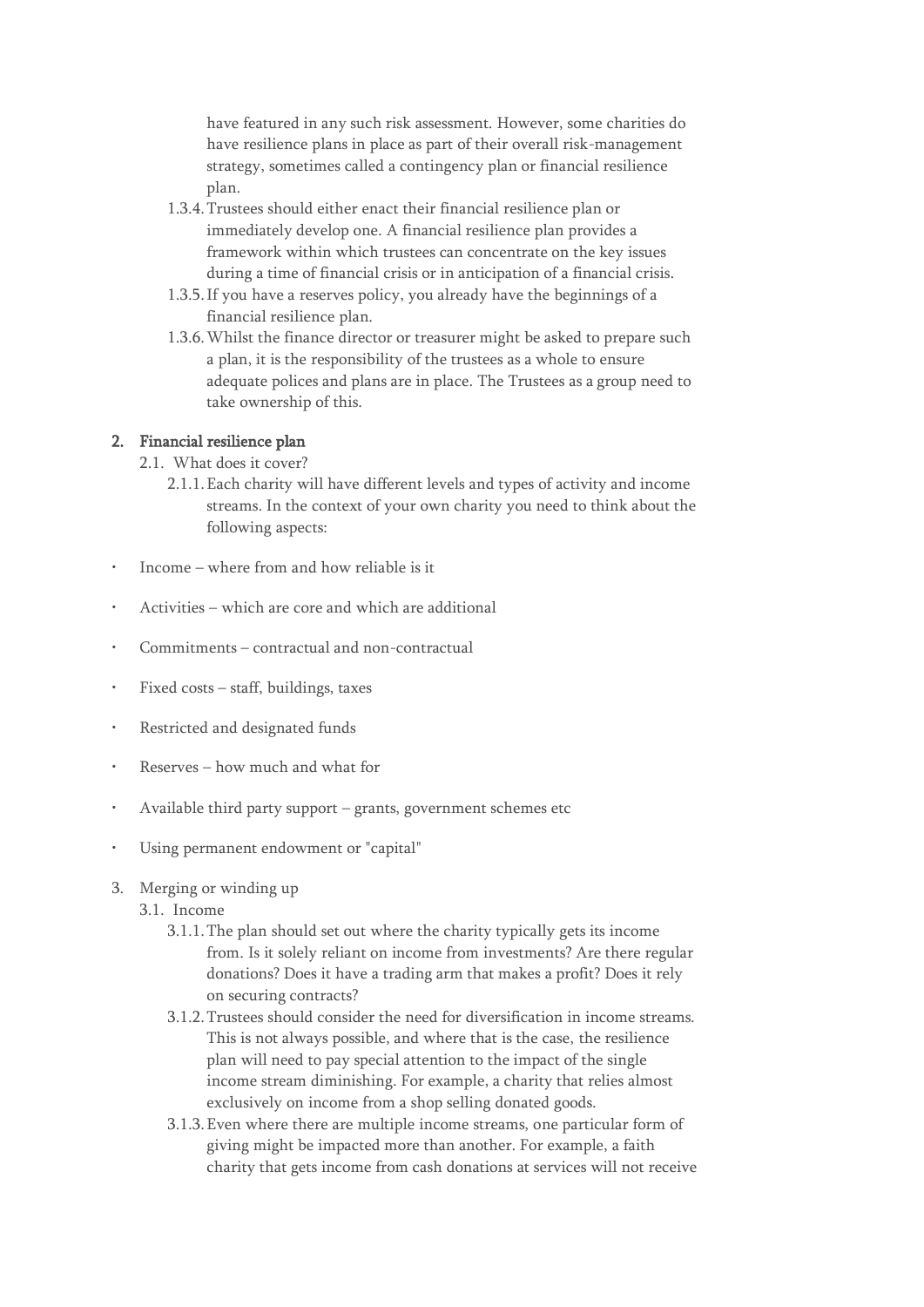those funds during a lockdown. Standing orders may still be paid, but members may have to reduce giving in line with their personal financial circumstances.

- 3.1.4.Trustees will need to give some thought to managing requests for debts to be waived or for the non-payment/return of other contractual rights to receive income (for example, a deposit for an educational course the client has cancelled). The resilience plan should include a policy on this. Trustees' decision-making must be robust and based on what is in the interest of the charity. It may be necessary to get advice before reaching a final decision.
- 3.1.5.Trustees will need to estimate what their average monthly income is and compare it to running costs. This should identify income and expenditure related to core and additional activities.
- 3.2. Activities
	- 3.2.1.Trustees need to capture all of their charitable activity. Such a list should be easy to compile as it is the information used in the Trustees Annual Report. Each activity needs to be assigned as either core or additional. The financial resilience plan will need to explain what a core activity is or means for that particular charity. There is no wrong or right answer. Only a well-thought out, logical one in the context of the charity. Core activities may need to be given a priority order where there is more than one. A core activity for a faith charity might be providing for public worship; an additional activity might be social gatherings for the spiritual welfare of members and or for evangelisation. It's very hard for trustees to set aside personal feelings and take "hard-hearted" decisions on what is a core activity. The reasons for allocating a designation to an activity should be recorded.
	- 3.2.2.The cost related to core and additional activities should be assessed. This may well highlight immediate savings that could be made regardless of any external financial pressures.
	- 3.2.3.The plan will need to set out how, if funds become scarce, choices will be made about supporting core activities and when additional activities may have to cease.
	- 3.2.4.Additional or discretionary activities should be carried on in a way that allows for emergency cessation where at all possible.
- 3.3. Commitments
	- 3.3.1.Trustees will need to understand what commitments the charity has. These might be contractual – delivering education to a child for a fee; providing services on behalf of a local authority; delivering employment opportunities. Or they may be non-contractual – offering a grant that is typically renewed each year.
	- 3.3.2.Trustees will need to take advice on any contracts that they recognise they will struggle to comply with. When entering into contracts to provide services, advice should be taken about how to ensure the terms can be flexed in accordance with the risks in the financial resilience plan.
	- 3.3.3.When giving grants, trustees should rarely commit the charity to repeating them. Both the recipient and the charity may have changed circumstances and the grant may no longer match the priorities or be in line with the the public benefit goals of the charity.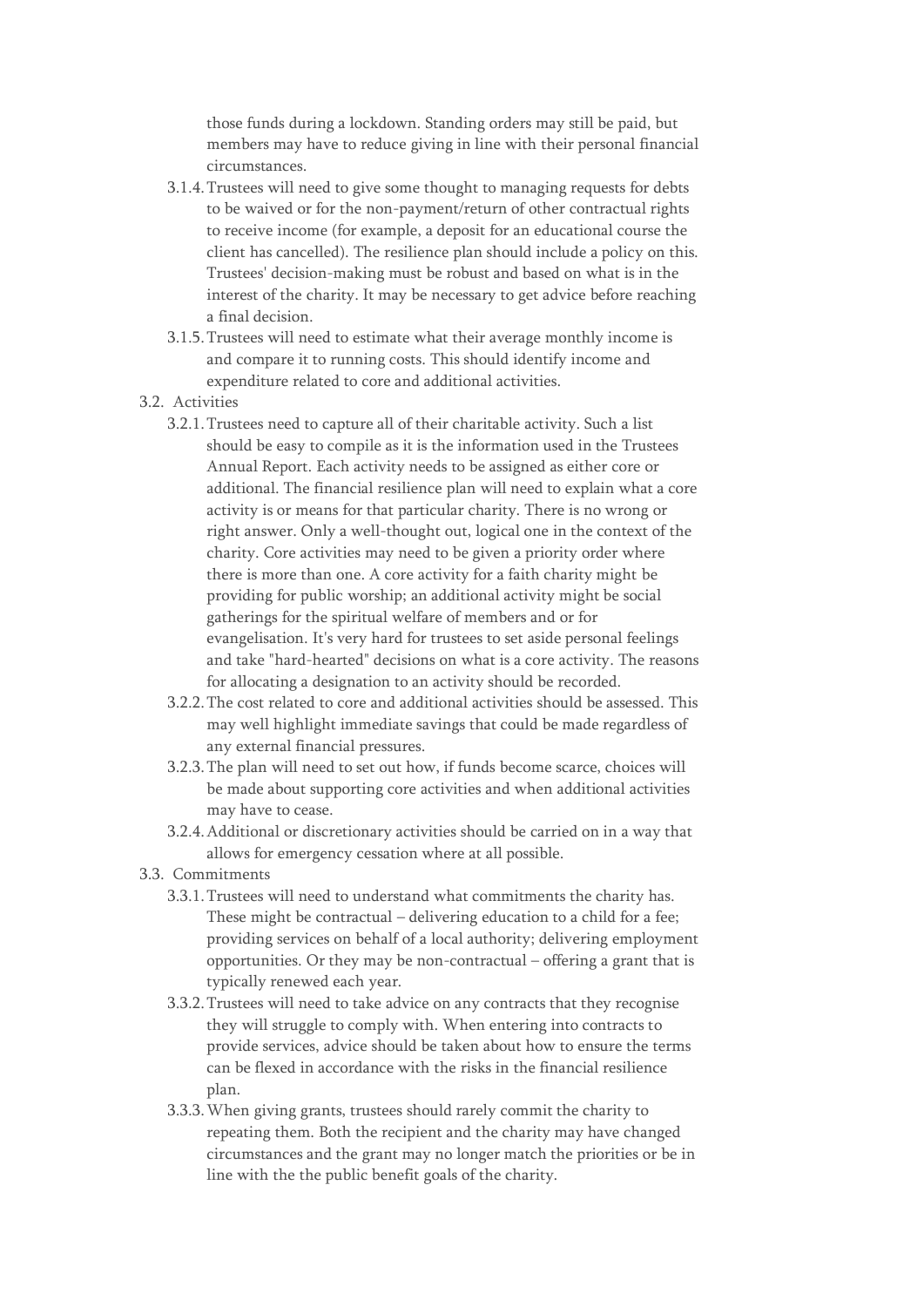- 3.3.4.When taking on long term commitments or large financial commitments, proper financial advice should be taken.
- 3.4. Fixed costs
	- 3.4.1.Part of the general financial health of the charity will be an understanding of fixed costs. These are things that the charity has to pay for regardless of what activity is carried out. These include premises costs, utility bills, wages, pensions, taxes and lease/rental (equipment and property) costs.
	- 3.4.2.The reserves policy will rely on the assessment of fixed costs in setting out the level of reserves needed by the charity. Trustees should consider if any of these can be reduced or stopped during a financial crisis.
- 3.5. Restricted and designated funds
	- 3.5.1.The charity may have restricted funds. These are funds (and sometimes property) that must be used for a specified purpose. For example, a charity which runs a theatre may have funds that donor have given for educational programmes or costume production and preservation. Those funds cannot be used for the general running costs of the charity or for some other activity (in our example, the restricted costume funds could not be diverted to costs of on-line broadcasting of performances). That would be a breach of trust. Any such change would require a formal change in purpose and is likely to need the intervention of the Charity Commission.
	- 3.5.2.The charity may have designated funds. These are funds that the Trustees have decided to set aside for a particular project or expense. For example, the Trustees have decided that they need to set aside some funds to mark a historic milestone for the charity or to upgrade IT equipment. The funds are set aside from the general income of the charity (these are not funds raised by appeal). The trustees are free to un-designate such funds as they see fit. Designated funds could therefore be used to meet costs when other sources of income have dried-up.
	- 3.5.3.The reserves held by a charity are usually designated funds. Even if an appeal to create a reserve has been made, making the fund a restricted fund, the purpose of a reserve fund is to provide cash when the charity needs to continue operating but has limited income.
- 3.6. Reserves
	- 3.6.1.All charities should have a reserves policy. Not all charities will actually have set aside a reserve. Some will be unable to do so. Fund-raising for a reserve fund is not easy.
	- 3.6.2.Where there is a reserve fund, the reserves policy should set out when that should be resorted. It will typically be used for fixed costs first. The Trustees need to avoid an insolvency situation or avoid the charity otherwise ceasing to operate. In some cases it may not be possible.
	- 3.6.3.A reserve fund exists to support the charity when other income has dried-up. It should be used when necessary and not protected for a "rainy-day". The present Covid-19 crisis may well represent a downpour for many charities.
	- 3.6.4.However, before exhausting reserve funds, trustees should consider if they can get any third party financial support.
- 3.7. Third party financial support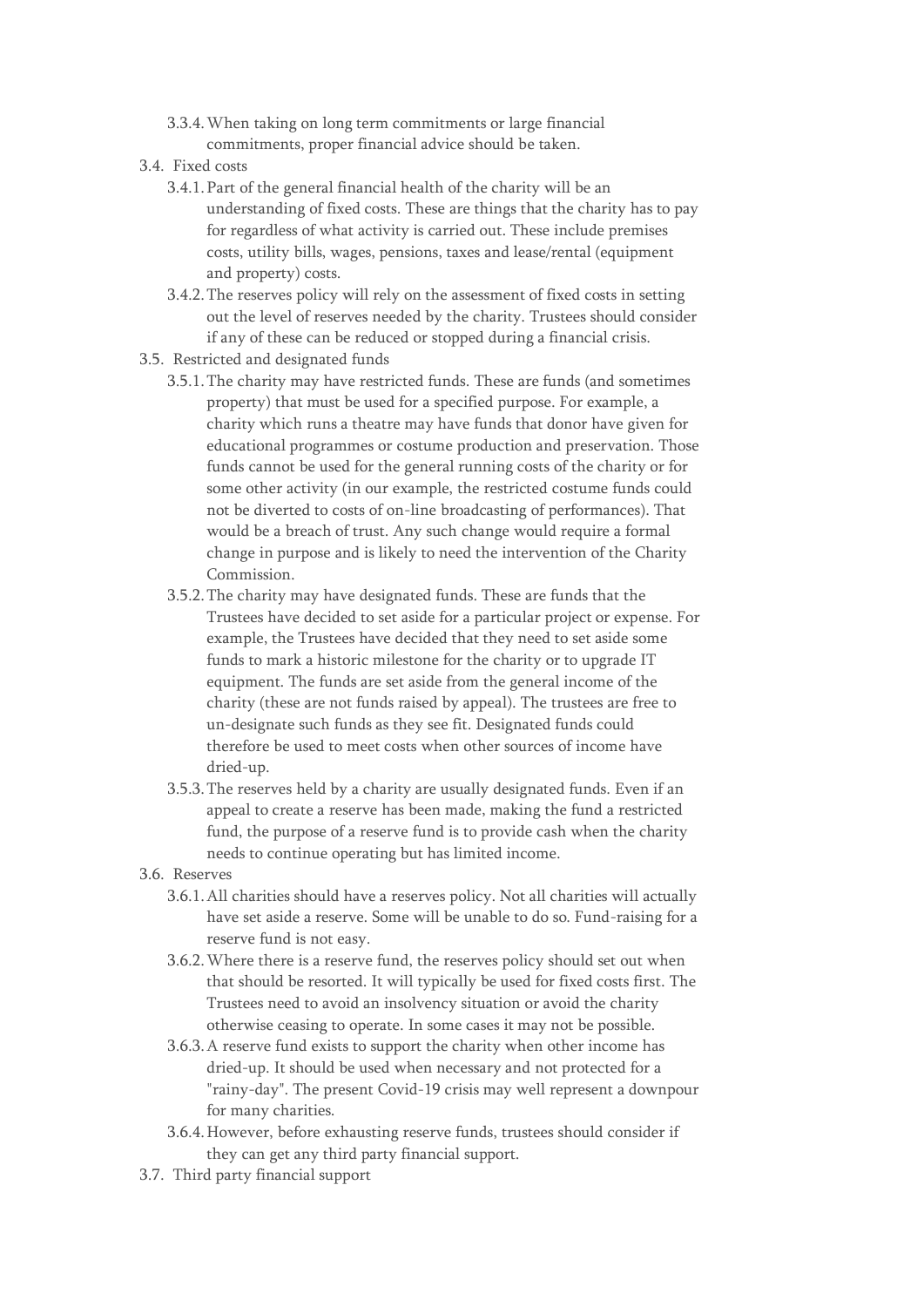- 3.7.1.This might take the form of a grant specifically linked to COVID-19 impacts or a grant to build future resilience. It may be a low-interest loan. It includes assistance from the government with rates, VAT and employee costs. For example, furloughing employees.
- 3.7.2.Trustees need to ensure they explore all options for income or reducing fixed costs. This will help to stretch the reserves for the maximum period.
- 3.8. Using permanent endowment or capital
	- 3.8.1.Where there are no reserves and no or insufficient third party support and the charity has severely reduced income to the extent that it is unable to operate to deliver its priority core activities the trustees may be able to resort to the permanent endowment or capital of their charity.
	- 3.8.2.This is different to using restricted funds. If the charity has restricted funds that must be applied for a specific purpose they cannot be used for another purpose (see 2.6 above).
	- 3.8.3.If the charity has permanent endowment or capital funds invested in stocks and shares or on deposit or indeed has permanent endowment land and buildings that are held for investment purposes, it is possible to apply those funds as income in certain circumstances. For many charities the intervention of the Charity Commission will be needed to do this.
	- 3.8.4.It is important to take account of the fact that once expended, permanent endowment will be gone and will no longer produce income for the charity. This may impact on the future viability of the charity. It is important to get professional advice before deciding to expend all of your permanent endowment.
	- 3.8.5.Another way of releasing funds into income is to adopt a total return approach to investment. All permanently endowed charities can use the statutory power to adopt this. Charities should always get legal and accountancy advice before adopting this approach.
- 3.9. Merging or winding up
	- 3.9.1.When all avenues for continuing the charity have been exhausted, it might be necessary to wind-up the charity (in accordance with its dissolution provisions) or merge it with another charity operating for the same or a very similar purposes. Advice on mergers should be taken as early as possible in the process.
	- 3.9.2.If your charity is unincorporated and can no longer operate, any residual liabilities may fall to the trustees and it is imperative that you obtain early legal advice on the position and the protections that may be available for trustees.
	- 3.9.3.If your charity is a company the law on wrongful trading and insolvency still applies. However, trustees should monitor the **Insolvency Service web site**for updates as this is an ever changing situation.

## 4. Should charities prioritise staff or beneficiaries?

4.1. This is a tough question and a tough decision for trustees. It is particularly difficult for charities aimed at relieving unemployment or poverty. Laying staff off or making people redundant seems counter to that purpose. It comes down to a